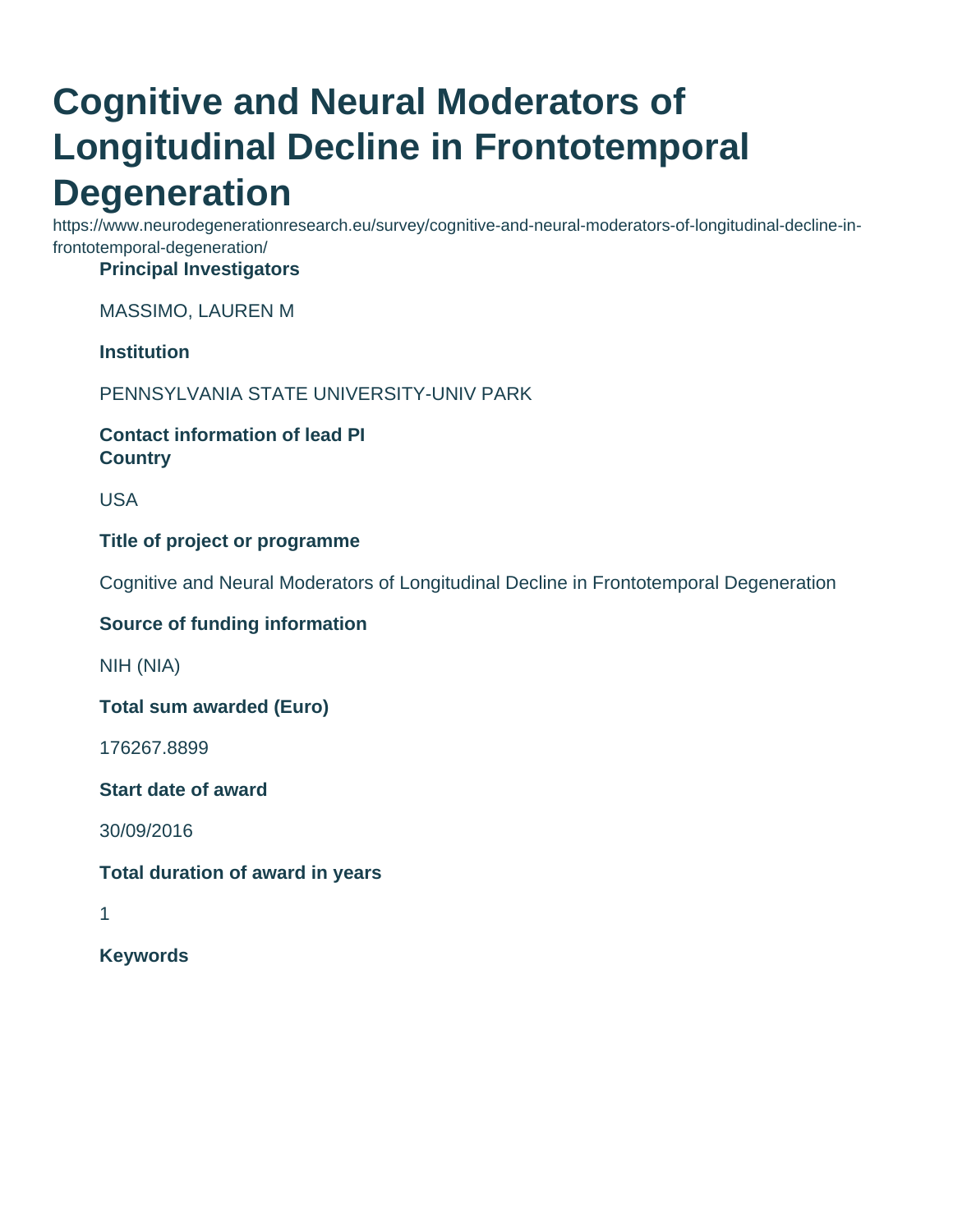Acquired Cognitive Impairment... Aging... Alzheimer's Disease... Alzheimer's Disease Related Dementias (ADRD)... Alzheimer's Disease including Alzheimer's Disease Related Dementias (AD/ADRD)... Behavioral and Social Science... Bioengineering... Brain Disorders... Clinical Research... Clinical Research - Extramural... Dementia... Diagnostic Radiology... Epidemiology And Longitudinal Studies... Frontotemporal Dementia (FTD)... Genetics... Mental Health... Mind and Body... Neurodegenerative... Neurosciences... Rare Diseases

#### **Research Abstract**

Project Summary This K99/R00 award will support my development as an independent investigator with a research program designing individualized interventions to slow cognitive decline in persons with neurodegenerative disease that are based on underlying neurobiological mechanisms. Candidate: My clinical experience as a nurse practitioner and research experience in cognitive neuroscience ideally position me to achieve my career goal of becoming an independent investigator with expertise in the cognitive and biologic basis of neurodegenerative conditions such as Frontotemporal Degeneration (FTD). I had strong neuroscience training at the University of Pennsylvania, where I was supported by an NRSA Predoctoral Award to investigate the neural basis of apathy in behavioral variant Frontotemporal Degeneration (bvFTD). I was subsequently awarded an Individual NRSA Postdoctoral Fellowship to investigate how lifestyle factors contribute to longitudinal worsening in apathy. In this research, I have gained experience with longitudinal design and learned about additional MRI measures such as diffusion tensor imaging of white matter tracts. I have become increasingly interested in longitudinal cognitive decline and how lifestyle and biologic factors contribute to the variable rate of decline in bvFTD. In this proposal, I plan to gain the necessary expertise in the biological basis for symptom progression in neurodegenerative disease in order to design interventions for bvFTD. I will pursue training in intervention design and methods to prepare for a subsequent R01 where I will use the knowledge gained from this K99/R00 to design and test cognitive interventions that boost neural compensation to slow decline in bvFTD. Environment: This award will be conducted at The Pennsylvania State University (PSU), College of Nursing and the University of Pennsylvania, Frontotemporal Degeneration Center (UPenn FTDC). PSU and UPenn are leading centers for the study of neurodegenerative disease and I have strong institutional support from both universities. PSU is an exceptional environment that has expert centers for aging research and methodology including, non-pharmacological intervention research for individuals with neurodegenerative disease. My mentor, Dr. Donna Fick, is a nurse researcher with expertise in cognitive decline and she has a productive research program developing tailored interventions for persons with delirium and dementia based on cognitive reserve theory. Given my future goal of developing cognitive interventions, PSU is the ideal environment to pursue training in intervention methods. The UPenn FTDC is a leading center for biologic research in neurodegenerative disease including expert centers for genetic and neuroimaging research and relevant clinical research laboratories. The UPenn FTDC maintains one of the largest neurodegenerative disease datasets that includes a diverse range of modalities such as MRI, diffusion tensor imaging, arterial spin labeling, genetics, cerebrospinal and neuropsychological testing. My co-mentor, Dr. Murray Grossman, is the Director of the UPenn FTDC and thus will facilitate my development as an independent investigator by providing access to this unique dataset as well as laboratory resources and collaborations with other neuroimaging and genetic experts at UPenn. Training: I will develop my expertise in the cognitive and neural basis of longitudinal decline in neurodegenerative disease with the support of my mentor, Dr. Donna Fick, and my co-mentor, Dr. Murray Grossman. Specifically, I will